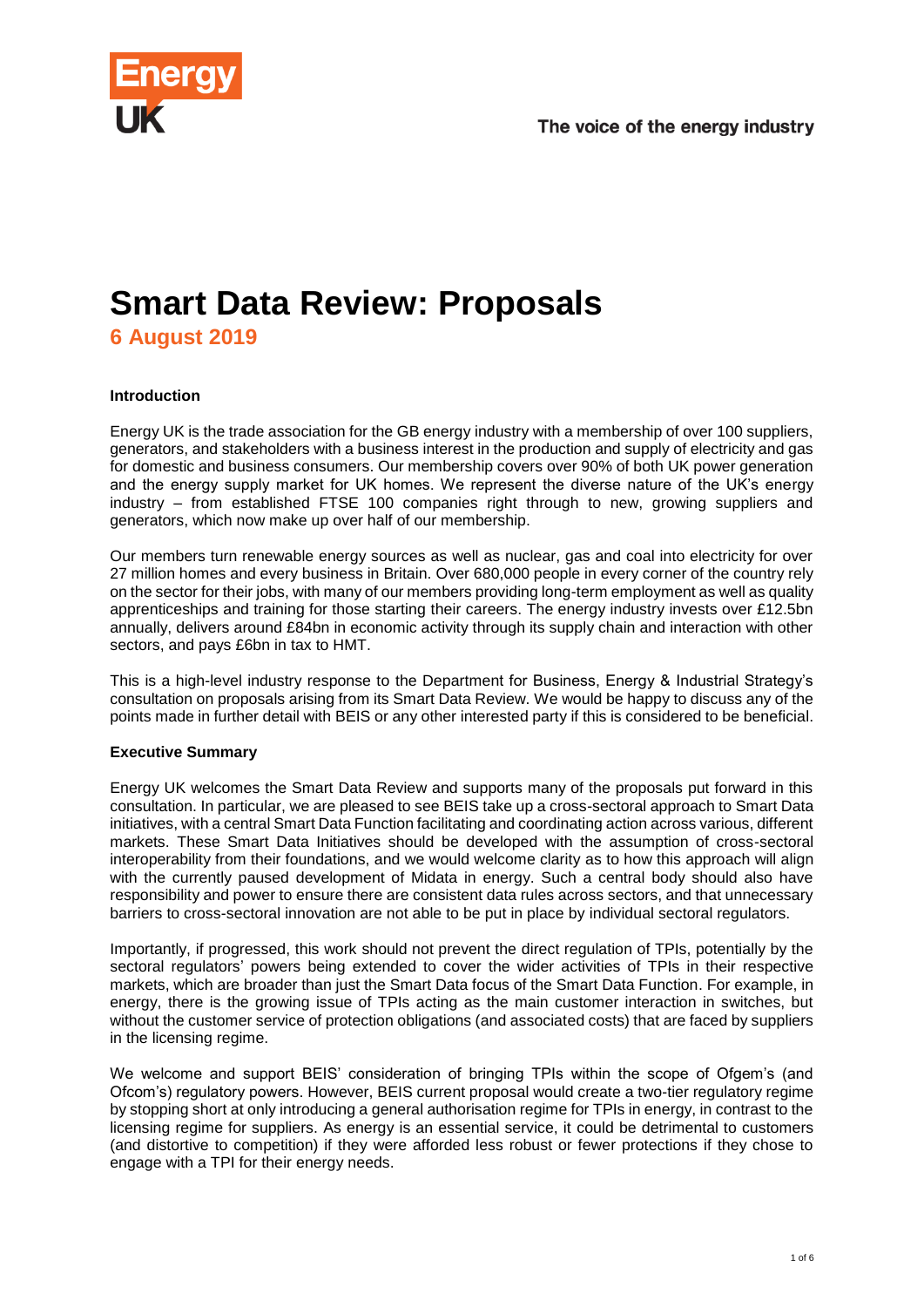If BEIS does proceed with expanding sectoral regulators' powers over TPIs, it should instead consider allowing Ofgem to expand the current regulatory framework by creating new licences for new activities, such as auto-switching, energy brokers and price comparison services, rather than the proposed general authorisation regime. This is an option put forward by the joint Ofgem/BEIS Future Retail Market Review. In the longer-term, as also highlighted in the Review, we believe that there should be a fundamental reform of the regulatory framework to implement activity-based licensing of all market participants.

Alternatively, BEIS may want to consider the benefits and costs of a wider cross-sectoral regulatory framework, where a single body sets the rules for all non-Smart Data activities and behaviours across all markets, noting the cross-sector nature of many TPIs. Sectoral regulators like Ofgem could then have concurrent powers to enforce those rules, as they do with competition law. No matter the approach ultimately taken by BEIS, it will be vital for regulation always be of TPIs directly, not via the companies that they work with, as this is the most proportionate approach.

## **Midata in Energy**

l

Energy UK has particular experience in the development of Midata in energy, acting as chair of the Industry Delivery Group up until the project's pause in April to undertake a targeted review of the framework and developments process.<sup>1</sup> We remain supportive of the principles underpinning the Midata in energy project and its scope of encompassing all suppliers.

There will undoubtedly be impacts upon the future development of Midata in energy from the Smart Data Review, and vice versa. There are clear benefits for the development of Smart Data Initiatives to be developed from the start with a cross-sectoral focus, under the direction of a central Smart Data Function to ensure interoperability and consistency. Future-proofing Midata in such a manner would avoid the risk of having to redevelop systems at a later date, unnecessarily increasing costs to consumers. Questions are, therefore, raised about the continuation of the (currently paused) Midata project in isolation. Clarity from BEIS and Ofgem would be welcome as to how much alignment there is between the planned Smart Data Function and the continuation of Midata project in any form.

Energy UK and our members' experience in the development to date of Midata have informed many of the points within this response. However, there are a number of concerns that are not directly addressed by the consultation questions which we believe BEIS should give consideration.

First and foremost is that the eventual timelines for any Midata or Smart Data Initiative in energy must be based upon realistic goals. Suppliers must have sufficient time to design, build and implement systems in compliance with any new standards. The previous Midata project had intended to only allow a three-month period from statutory consultation to the requirements coming into force. BEIS should recognise that suppliers will likely not be able to start technical builds until any final standard is published, and it should not expect suppliers to invest in new systems prior to confirmation of the final design. BEIS should also be cognisant of the high level of system change that will already be required by suppliers, through various ongoing projects such as the Faster Switching Programme and Market-wide Half Hourly Settlement, on top of other continuing resource pressures such as the smart meter rollout and the default tariff cap.

The risk of a negative impact on the initial customer experience of a rushed Midata or similar initiative implementation needs to be taken into account and actively guarded against in any development. In addition, in order to ensure that Midata can be implemented in the most cost-effective way for consumers, we believe that it would be beneficial to review how suppliers' systems necessary for Midata might overlap with those required by concurrent developments, such as the Disengaged Customer Database or the faster switching programme. If relevant system overlaps are identified then it may be prudent to align the timelines and design specification where appropriate to maximise efficiencies, reduce duplication and limit associated unnecessary costs.

The development of any Smart Data Initiative in energy, or indeed in other sectors, would benefit from engagement with sector stakeholders to ensure that the resulting product is fit for purpose for consumers and delivered cost-effectively, taking into account current systems and capabilities. Throughout the Midata development to date Energy UK has raised concerns that the development of the standard was

<sup>1</sup> <https://www.ofgem.gov.uk/gas/retail-market/market-review-and-reform/midata-energy-project>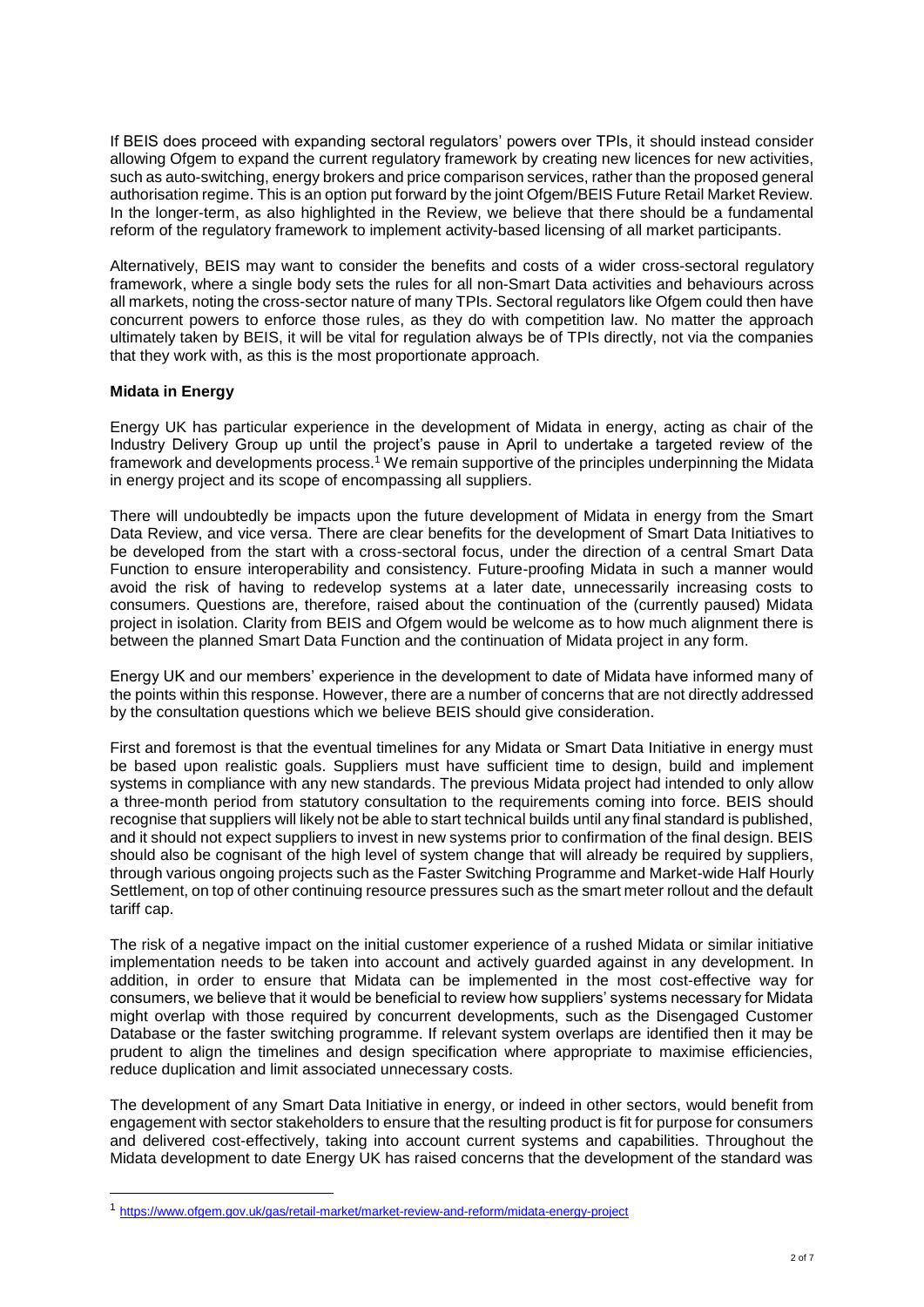only being engaged with by those suppliers and other industry actors with the resources to meet the commitment necessary. Such restricted engagement could lead to difficulties with the standard, such as through unseen consequences of technical designs or policy decisions. It will, therefore, be important that the design process is as transparent and accessible as possible, with robust consultations exercises through the usual channels of industry engagement to maximise that engagement.

### **Enabling data driven innovation in consumer markets**

#### *5. What other roles might industry find it useful for Government to perform in addition to it acting as a facilitator for Smart Data?*

We believe that Government could play a useful role in acting as a facilitator for Smart Data Initiatives across sectors, setting a clear direction and expectations. However, it should ensure that it maximises engagement with industry incumbents, regulators and other stakeholders to ensure that any changes made to internal or external systems, along with regulatory requirements, are made in a cost-effective manner which best aligns with other resource-intensive work programmes being undertaken.

It would be useful for Government to set out explicit aims of initiatives to guide their development. In doing so, it should recognise that a transitional approach may be most appropriate, in which a case is built for action to redress a specific detriment with the possibility to expand services and evolve along with markets. For example, Midata in energy was being developed with the specific goal of improving the tariff comparison process to increase switching and drive competition by allowing greater access and use of customers' data, with their consent. Such a phased approach should acknowledge that following an initial implementation, it could be expanded to address other opportunities if deemed the most appropriate action available, achieved in a cost-effective manner and built upon a robust evidence base.

Energy UK would welcome further explanation from BEIS as to its alignment with the DCMS National Data Strategy workstream, along with the joint Ofgem/BEIS Future Energy Retail Market Review which is examining the regulatory framework for a future energy market. We note that there are a number of workstreams across government departments and sector regulators which necessitate a collaborative approach to minimise duplication of work, or contradiction in outcomes to the detriment of consumers and competitive markets.

### *6. Do you agree that we should establish a cross-sector Smart Data Function with the proposed responsibilities set out above?*

Energy UK believes that a single, central Smart Data Function would have benefits to the development and implementation of initiatives across sectors, and in particular in ensuring that commonality between the various initiatives are built-in to ensure compatibility and maximise the innovation possible. We agree with the proposed responsibilities set out in the paper, such as rules for consent, authenticating data exchanges and managing the accreditation of third-party intermediaries (TPIs).

However, the benefits that could be realised from the central Smart Data Function could be undermined if additional, contradictory or varying rules are able to be imposed by sectoral regulators. BEIS should consider the benefits of the central Smart Data Function being responsible for how data can be used across all sectors. This would remove the detriment and barriers resulting from inconsistent data regulations being applied across different sectors.

Importantly, if progressed, this work should not prevent the direct regulation of TPIs, potentially by the sectoral regulators' powers being extended to cover the wider activities of TPIs in their respective markets, which are broader than just the Smart Data focus of the Smart Data Function. For example, in energy, there is the growing issue of TPIs acting as the main customer interaction in switches, but without the customer service of protection obligations (and associated costs) that are faced by suppliers in the licensing regime.

Alternatively, BEIS may want to consider the benefits and costs of a wider cross-sectoral regulatory framework, where a single body sets the rules for all non-Smart Data activities and behaviours across all markets, noting the cross-sector nature of many TPIs. Sectoral regulators like Ofgem could then have concurrent powers to enforce those rules, as they do with competition law. No matter the approach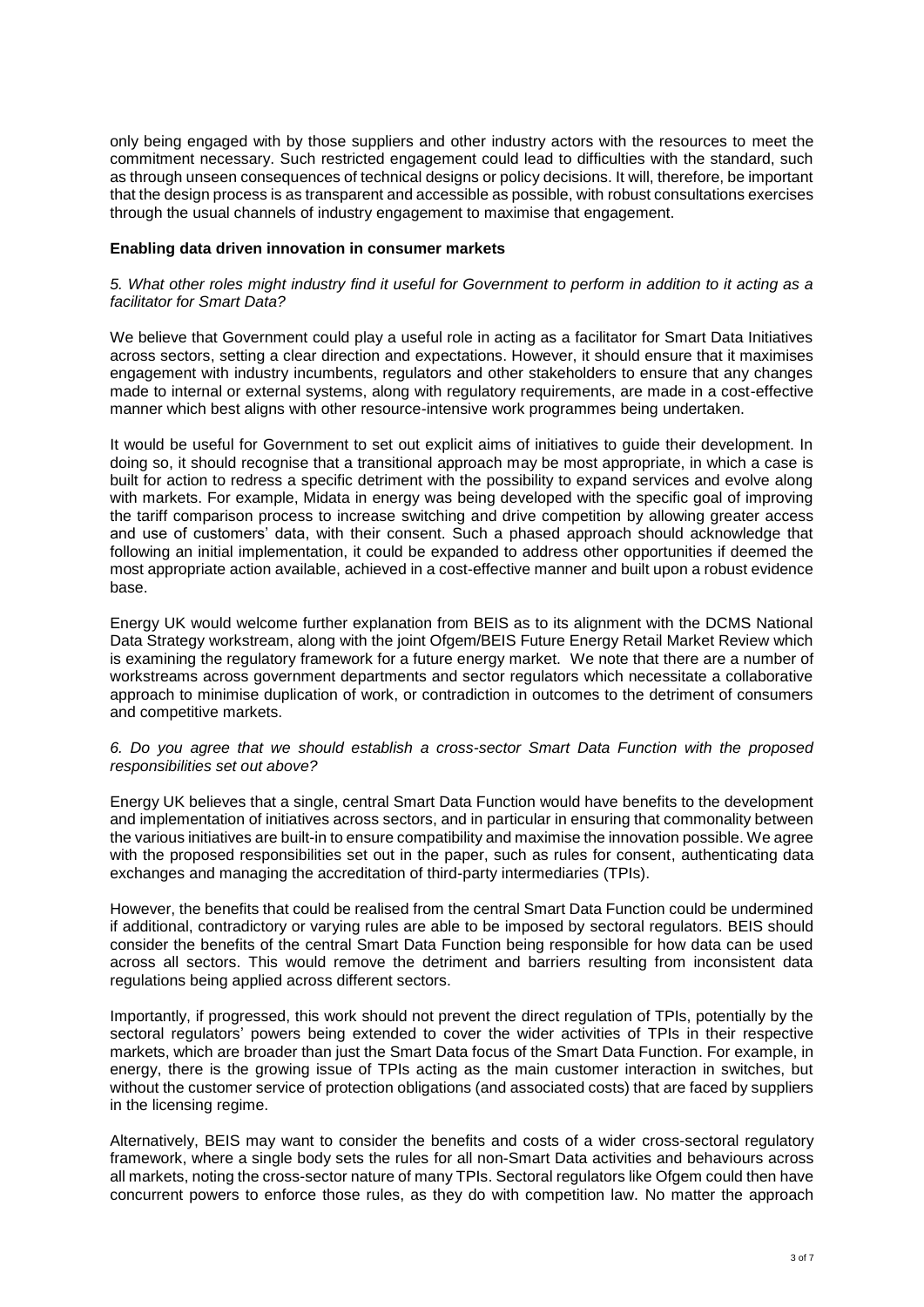ultimately taken by BEIS, it will be vital for regulation always be of TPIs directly, not via the companies that they work with, as this is the most proportionate approach.

The prospect of a central Smart Data Function to drive Smart Data Initiatives across various sectors raises questions as to the continuation of the currently paused Midata in energy project, We would, therefore, urge BEIS to provide some clarity sooner rather than later as to how the Smart Data Function proposal links with the joint Ofgem/BEIS development of Midata in energy, and it will seek to ensure alignment between them.

#### *7. What would be the best form for the Smart Data Function to take? Should it be, for example, a new body, part of an existing body or some other form?*

Energy UK has no specific views as to the best form for the Smart Data Function to take. Ultimately, it will be dependent upon its final design and responsibilities. However, a single, central body with responsibility for rules on data use across all sectors would provide clear benefits to innovation through consistency and interoperability. To achieve this, BEIS could consider whether the Information Commission's Office (ICO) may be best placed to take this role, noting its current regulatory responsibilities in relation to personal information.

Most importantly, any body (new, existing or otherwise) should be committed to interaction and transparent consultation with all relevant market participants in its development of initiatives. In line with the proposed responsibilities, this could see the Smart Data Function limited to an oversight and facilitator role, rather than hands-on development of each specific initiative.

*8. How can we ensure that the costs of Smart Data initiatives are shared fairly between the participating businesses?*

In line with the Secretary of State's 'no free-riding principle',<sup>2</sup> Energy UK believes it is important for the users of the new initiatives (e.g. TPIs) should pay their fair share of implementation and ongoing costs. For example, this could be achieved with cost recovery via the accreditation application process and regime, and/or by a per transaction cost.

Whatever the funding model, it will be important to ensure that there is no duplication of costs, and that consumers are not paying twice for access to their data.

### **Using data and technology to help vulnerable consumers**

### *9. What other actions could the Government or regulators take to support the use of data and innovative services to improve outcomes for vulnerable consumers?*

Consideration should be given by Government and regulators about existing outcomes for vulnerable consumers across public and third sector organisations. For example, greater and more innovative use of data could help improve health and social care outcomes by sharing with NHS and Social Services.

As outlined in the independently-chaired *Commission for Customers in Vulnerable Circumstances'* recent report, there is also wider work that can be done by Government and between regulators to enable greater data-sharing to enhance the services and protections that such customers receive.<sup>3</sup> Some work is already underway between the energy and water sectors to improve data-sharing, which aims to achieve easier customer identification and better tailored support.<sup>4</sup>

Other actions could be taken by Government, such as effective data-matching with Department for Work & Pensions data to ensure suppliers can best support those customers at risk of fuel poverty through schemes such as the Warm Home Discount (WHD) and the Energy Company Obligation (ECO).

l

<sup>2</sup> <https://www.gov.uk/government/speeches/after-the-trilemma-4-principles-for-the-power-sector>

<sup>3</sup> <https://www.energy-uk.org.uk/publication.html?task=file.download&id=7140>

<sup>4</sup> [https://www.ukrn.org.uk/wp-content/uploads/2018/11/UKRN-Making-better-use-of-data-to-identify-customers-in-vulnerable](https://www.ukrn.org.uk/wp-content/uploads/2018/11/UKRN-Making-better-use-of-data-to-identify-customers-in-vulnerable-situations-follow-up-report.pdf)[situations-follow-up-report.pdf](https://www.ukrn.org.uk/wp-content/uploads/2018/11/UKRN-Making-better-use-of-data-to-identify-customers-in-vulnerable-situations-follow-up-report.pdf)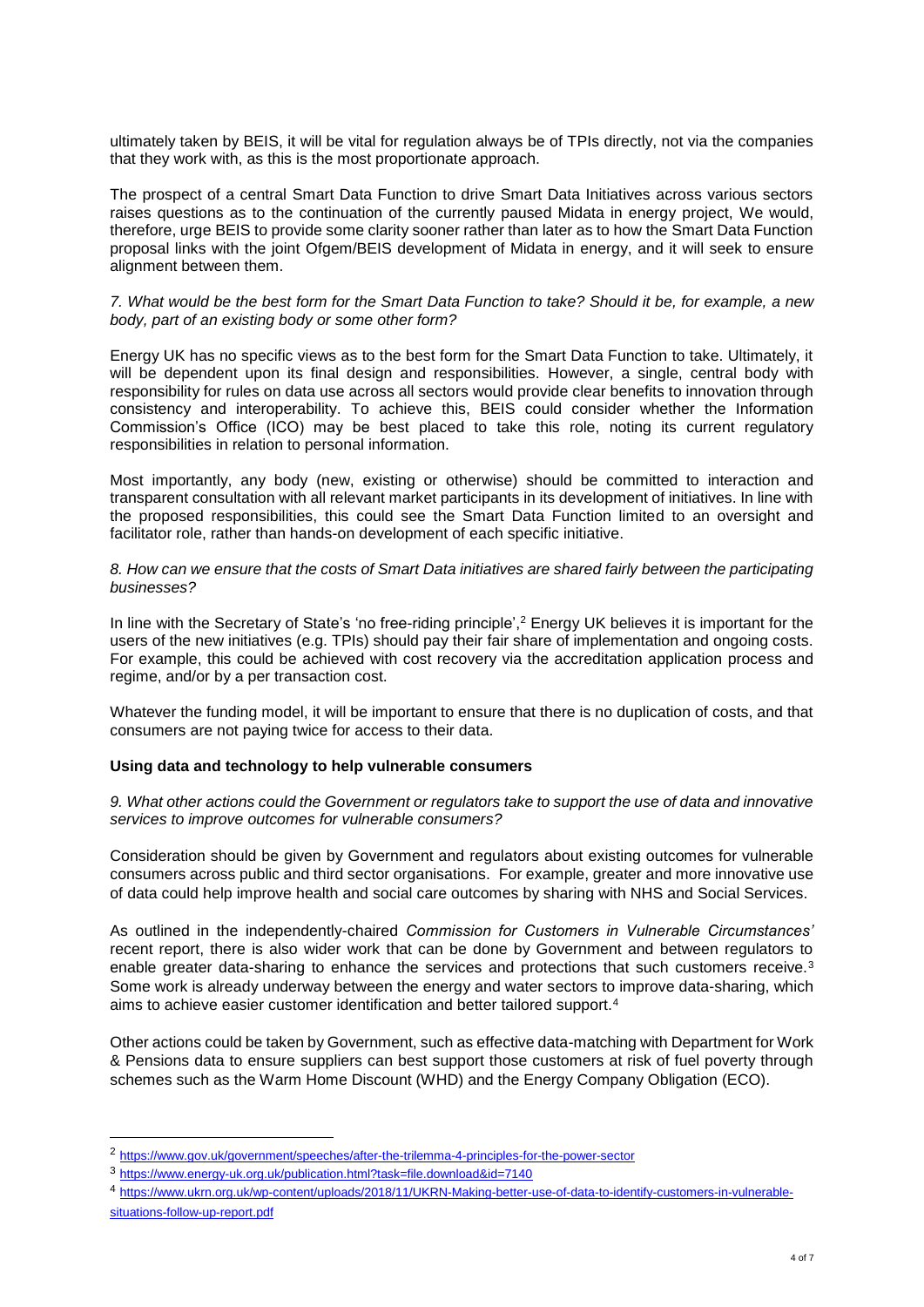*10. Should we strengthen the powers of sector regulators to enable them to use consumer data to improve their understanding of the challenges faced by vulnerable consumers and to intervene to improve outcomes?*

Ofgem, the energy sector regulator, already has sufficient information gathering and market monitoring powers, along with the power to create new licence conditions. For example, it has already mandated the sharing of "priority service" information between suppliers and networks in line with existing data protection and privacy laws.

Energy UK has welcomed Ofgem's constructive engagement with suppliers throughout its database development. However, we believe that BEIS should reflect on the challenges faced in the development of Ofgem's disengaged customer database which, contrary to the statement in paragraph 48, has not been implemented nor has it been used to run switching trials.

On a number of occasions, Energy UK has raised some concerns with the intended operation of the database. In particular, suppliers have concerns regarding the legal justification and protections for the transfer of any data to third parties for as yet unspecified uses.

If BEIS is to pursue this policy option, it should ensure that sector regulators and, importantly, the Information Commissioner's Office (ICO) work collaboratively and transparently, ensuring that they are aligned as to the lawfulness of the process. Any services to be offered form a database should be defined upfront as part of its development and supported by a robust evidence base.

*11. How can we ensure that the Smart Data Function improves outcomes for vulnerable consumers? Do we need to consider any further actions?*

Energy UK agrees that innovation from technological advancements and smarter data access and utilisation creates previously unknown potential to improve outcomes for customers in vulnerable circumstances, across energy and all markets.

A properly-resourced central Smart Data Function, as facilitator and coordinator, should ensure that separate initiatives are not contradictory, are pulling in the same direction, are cost-effective and that areas of commonality are appropriately accounted for in designs. It should also ensure that the sectorspecific initiative developments take into account any nuances of each market, maximising the usefulness of each initiative to their market and consumers. If the ultimate goal is cross-sectoral data portability, then BEIS should consider how the Smart Data Function could best be implemented to facilitate this aim.

With the Midata in energy project, the initial focus has been on improving the tariff comparison process. However, we do recognise that the value of smart data in energy is not just aligned to the switching process and that there are as yet untapped opportunities to improve services for customers, particularly those in vulnerable circumstances. For example, suppliers or services could use smart data with customers' consent to predict and observe customer behaviour to ensure that they are safe and well in terms of their energy use. As highlighted in response to Question 5, there is a useful role for the Smart Data Function to oversee and direct the gradual evolution of various sector initiatives to ensure that they remain aligned, deliverable and mutually beneficial to customers across sectors.

### **Protecting consumers and their data**

*12. Do you agree these protections for when TPPs use Smart Data are needed? Are there others we should consider?*

Energy UK agrees with the fundamental need to ensure that robust protections are in place for the use and transfer of customer data, not least to provide reassurance to consumers to maximise the take up of new, data-driven services that could be offered.

We would urge BEIS to ensure that there are swift and robust consumer redress mechanisms in place across all initiatives. As a point of principle, it should be the party responsible for any data loss or misuse that is held to account, rather than any data holder that provides the data in good faith, and in line with the standards in place at the time.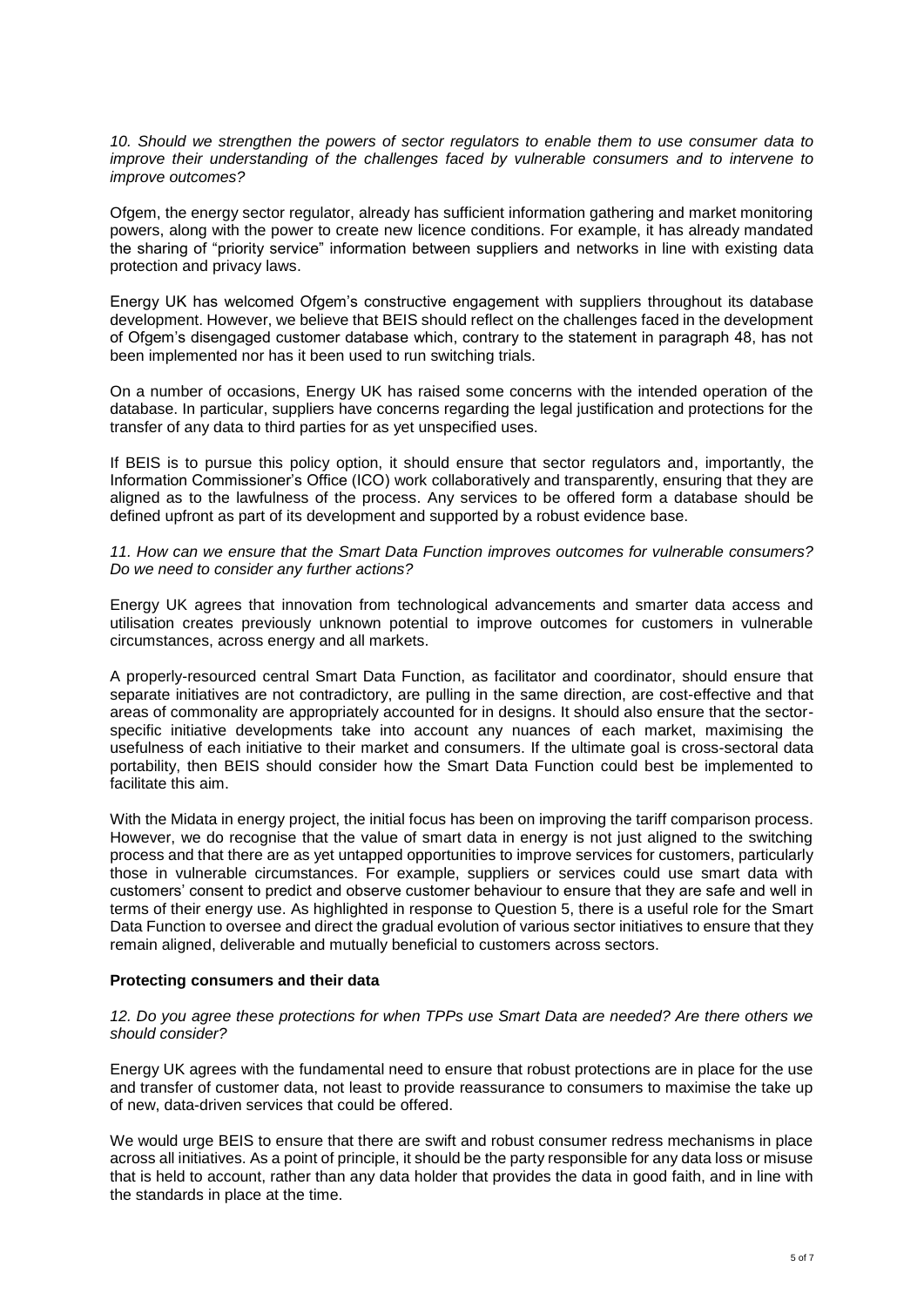*13. How should our proposed approach to accreditation operate in practice if it is to effectively ensure that consumers' data are protected and minimise burdens for TPPs?*

Energy UK agrees with the proposal for a cross-sector approach to accreditation, noting in particular the benefits for simplifying adherence and maximising the benefits that consumers could gain from crosssector or multi-market offerings.

However, this accreditation regime should be solely focused on Smart Data issues and does not negate the need for direct regulation to cover the wider activities of TPIs. This could be achieved by extending sectoral regulator's powers over TPIs which, in conjunction with a central data-focused accreditation regime, would provide robust consumer protections, and give consumers the trust needed to take up and benefit from innovative services and offerings with confidence. Alternatively, BEIS may wish to consider the merits of a wider, cross-sectoral regulatory approach to TPIs, and whether this would better address the cross-sectoral nature of TPIs and services on offer for consumers now and in the future.

*14. What are the advantages and risks of introducing a cross-sectoral general authorisation regime for TPPs?*

Energy UK has long called for Ofgem to be given the powers to directly regulate TPIs in the energy market as we seeing an increasing risk for customer detriment with the growth in unregulated services. Just over half (54%) of those domestic customers who switched tariff or supplier in 2018 used a price comparison website, compared with 45% in 2017.<sup>5</sup> We are also seeing a growing number of autoswitching sites entering the market, as well as non-traditional players providing switching services such as financial service providers.

In the non-domestic sector, it is not new for third parties to play a larger role in the switching and engagement behaviours of customers. In 2018, over two-thirds (67%) of small and microbusinesses used an energy broker to help choose their current energy plan.<sup>6</sup> This evolution is creating opportunities for the industry to further increase customer engagement, particularly as programmes to improve the effectiveness of competition are implemented alongside the continued digitalisation of the energy system.

However, the regulatory regime has not kept pace with these changes there is a challenge to ensure that customer confidence is retained. Price comparison websites, auto-switching services, non-domestic energy brokers, and other third-party intermediaries (TPIs) are not currently regulated. This is just one aspect of the future energy market that we expect to be addressed as part of the BEIS and Ofgem joint Future Retail Market Design project, in line with recommendations from Energy UK's *Future of Energy* report,<sup>7</sup> in order to ensure that customers remain protected and confident in that protection no matter how they seek to access their energy.

We welcome and support BEIS' consideration of bringing TPIs within the scope of Ofgem's (and Ofcom's) regulatory powers. However, BEIS would create a two-tier regulatory regime by stopping short at only introducing a general authorisation regime for TPIs in energy, in contrast to the licensing regime for suppliers. As energy is an essential service, it would be detrimental to customers (and distortive to competition) if they were afforded less robust or fewer protections if they chose to engage with a TPI for their energy needs.

We believe that it should give greater consideration to an activity-based licensing approach for all players in the market, as discussed in Energy UK's *Future of Energy* report and as is being considered in the Future Energy Retail Market Review.<sup>8</sup> In the shorter term, as highlighted as an option in the Review consultation, it could be more prudent to support Ofgem in issuing new licences for new activities to ensure parity of costs and consumer protections no matter how a consumer may choose to engage

<sup>8</sup> Referred to as a "modular" approach to regulation:

l

<sup>5</sup> [https://www.ofgem.gov.uk/system/files/docs/2018/10/consumer\\_engagement\\_survey\\_2018\\_report\\_0.pdf](https://www.ofgem.gov.uk/system/files/docs/2018/10/consumer_engagement_survey_2018_report_0.pdf)

<sup>6</sup> [https://www.ofgem.gov.uk/system/files/docs/2018/10/micro\\_and\\_small\\_business\\_engagement\\_survey\\_2018\\_report.pdf](https://www.ofgem.gov.uk/system/files/docs/2018/10/micro_and_small_business_engagement_survey_2018_report.pdf)

<sup>7</sup> [https://www.energy-uk.org.uk/files/docs/The\\_Future\\_of\\_Energy/2019/FutureofEnergy\\_ReportSection\\_Chapter1\\_04.19\(1\).pdf](https://www.energy-uk.org.uk/files/docs/The_Future_of_Energy/2019/FutureofEnergy_ReportSection_Chapter1_04.19(1).pdf)

[https://assets.publishing.service.gov.uk/government/uploads/system/uploads/attachment\\_data/file/819624/flexible-responsive](https://assets.publishing.service.gov.uk/government/uploads/system/uploads/attachment_data/file/819624/flexible-responsive-energy-retail-markets-consultation.pdf)[energy-retail-markets-consultation.pdf](https://assets.publishing.service.gov.uk/government/uploads/system/uploads/attachment_data/file/819624/flexible-responsive-energy-retail-markets-consultation.pdf)